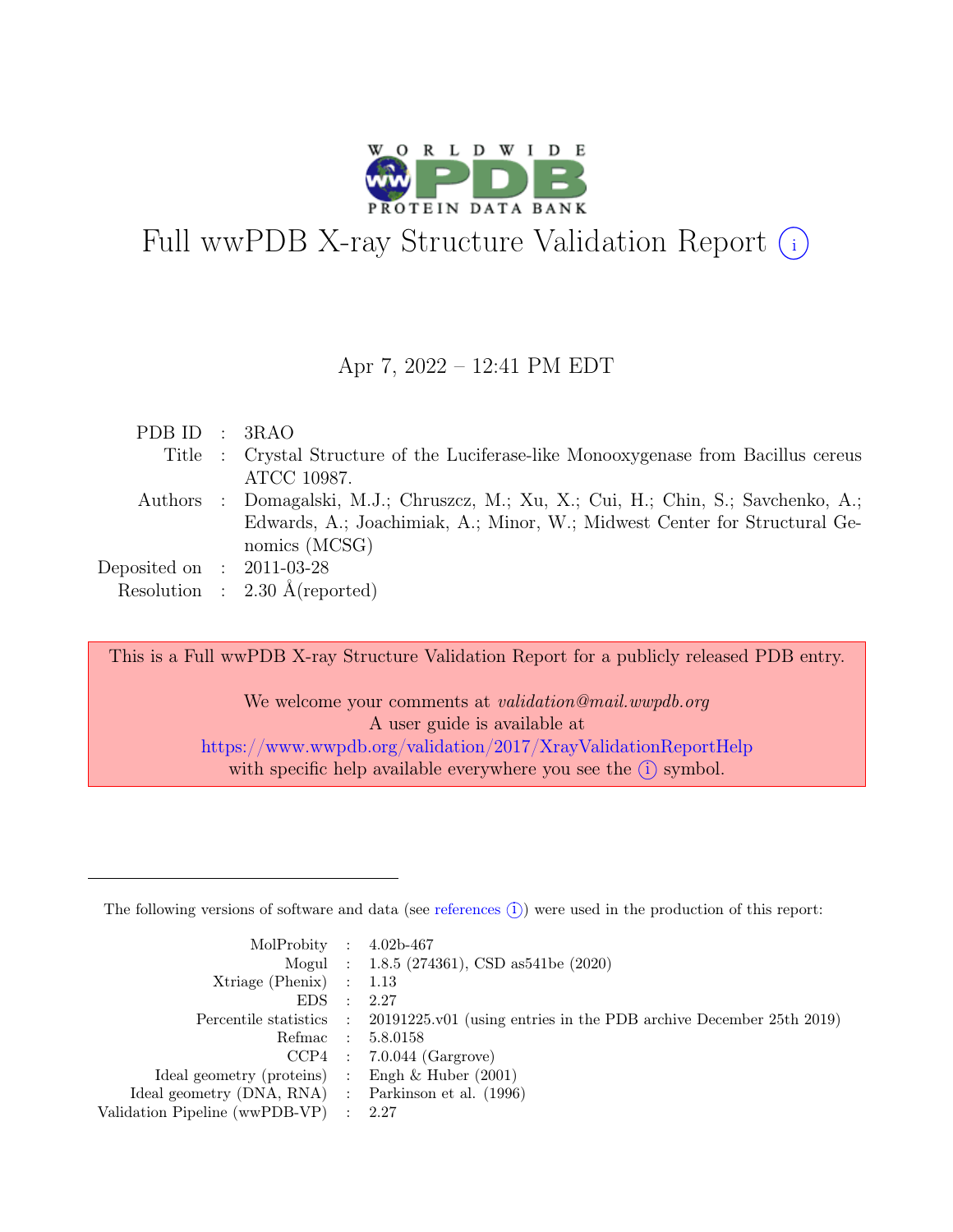# 1 Overall quality at a glance  $(i)$

The following experimental techniques were used to determine the structure: X-RAY DIFFRACTION

The reported resolution of this entry is 2.30 Å.

Percentile scores (ranging between 0-100) for global validation metrics of the entry are shown in the following graphic. The table shows the number of entries on which the scores are based.



| Metric                | Whole archive<br>$(\#Entries)$ | Similar resolution<br>$(\# \text{Entries}, \text{ resolution } \text{range}(\AA))$ |  |  |
|-----------------------|--------------------------------|------------------------------------------------------------------------------------|--|--|
| $R_{free}$            | 130704                         | $5042 (2.30-2.30)$                                                                 |  |  |
| Clashscore            | 141614                         | $5643(2.30-2.30)$                                                                  |  |  |
| Ramachandran outliers | 138981                         | $5575(2.30-2.30)$                                                                  |  |  |
| Sidechain outliers    | 138945                         | $5575(2.30-2.30)$                                                                  |  |  |
| RSRZ outliers         | 127900                         | 4938 (2.30-2.30)                                                                   |  |  |

The table below summarises the geometric issues observed across the polymeric chains and their fit to the electron density. The red, orange, yellow and green segments of the lower bar indicate the fraction of residues that contain outliers for  $\geq$ =3, 2, 1 and 0 types of geometric quality criteria respectively. A grey segment represents the fraction of residues that are not modelled. The numeric value for each fraction is indicated below the corresponding segment, with a dot representing fractions <=5% The upper red bar (where present) indicates the fraction of residues that have poor fit to the electron density. The numeric value is given above the bar.

| Mol | Chain ' | Length | Quality of chain |    |    |  |  |
|-----|---------|--------|------------------|----|----|--|--|
|     |         | 971    | 4%<br>87%        | 5% | 8% |  |  |
|     |         | 971    | 5%<br>87%        | 6% | 6% |  |  |

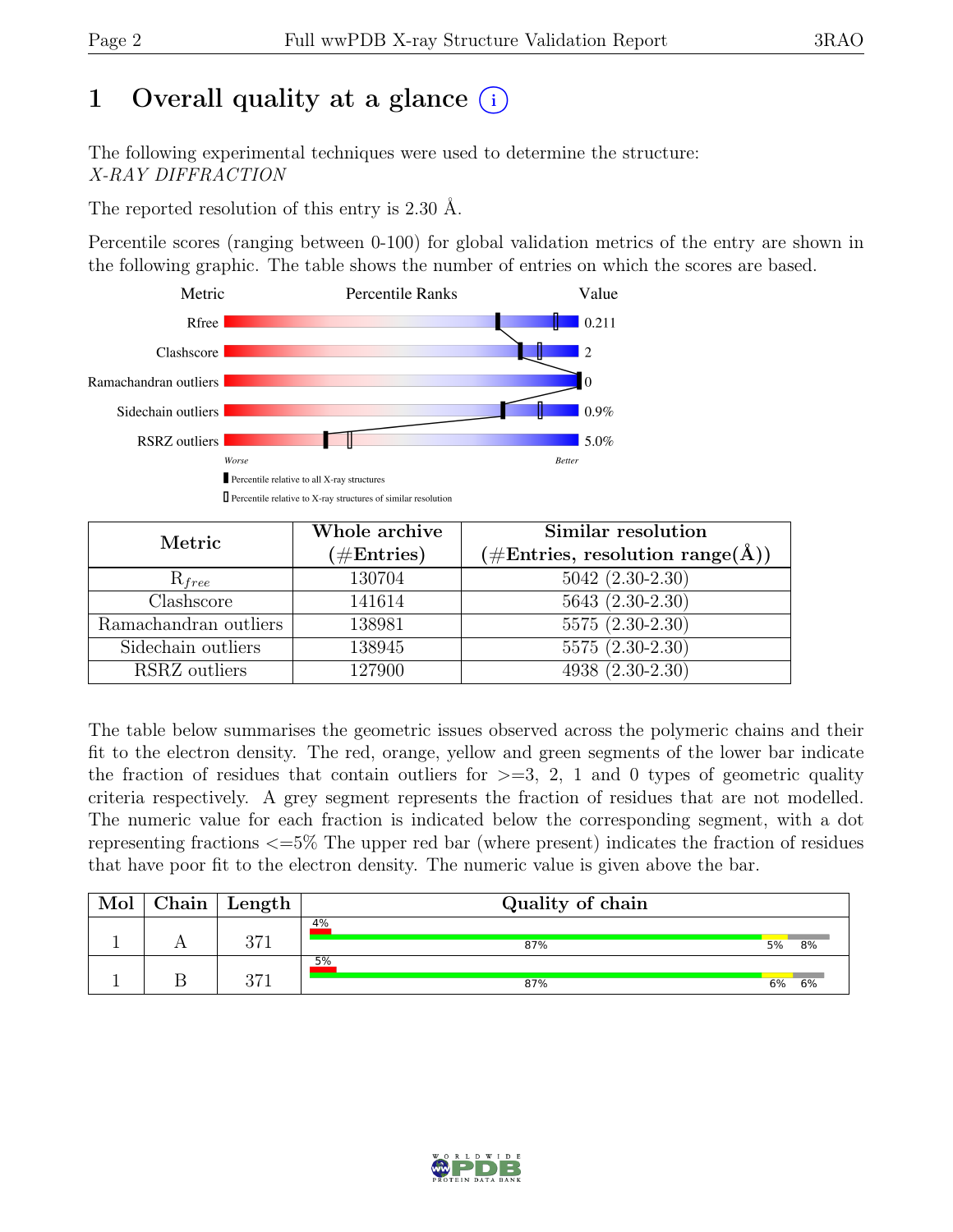# 2 Entry composition  $(i)$

There are 3 unique types of molecules in this entry. The entry contains 5822 atoms, of which 0 are hydrogens and 0 are deuteriums.

In the tables below, the ZeroOcc column contains the number of atoms modelled with zero occupancy, the AltConf column contains the number of residues with at least one atom in alternate conformation and the Trace column contains the number of residues modelled with at most 2 atoms.

|  | Mol   Chain   Residues |                          | Atoms                                     |  |  |  | ZeroOcc   AltConf   Trace |  |  |
|--|------------------------|--------------------------|-------------------------------------------|--|--|--|---------------------------|--|--|
|  | 341                    |                          | Total C N O S Se<br>2722 1738 465 511 1 7 |  |  |  |                           |  |  |
|  | 349                    | Total C N O S Se<br>2765 | 1760 475 522 1                            |  |  |  |                           |  |  |

• Molecule 1 is a protein called Putative Luciferase-like Monooxygenase.

| ${\rm Chain}$    | Residue          | Modelled   | Actual                   | Comment        | Reference    |
|------------------|------------------|------------|--------------------------|----------------|--------------|
| A                | $-20$            | MSE        |                          | expression tag | UNP Q73CJ8   |
| A                | $-19$            | <b>GLY</b> |                          | expression tag | UNP Q73CJ8   |
| A                | $-18$            | <b>SER</b> |                          | expression tag | UNP Q73CJ8   |
| $\boldsymbol{A}$ | $-17$            | SER        |                          | expression tag | UNP Q73CJ8   |
| $\mathbf{A}$     | $-16$            | <b>HIS</b> | ÷                        | expression tag | UNP Q73CJ8   |
| A                | $-15$            | <b>HIS</b> | $\qquad \qquad -$        | expression tag | UNP Q73CJ8   |
| $\mathbf{A}$     | $-14$            | <b>HIS</b> | $\qquad \qquad -$        | expression tag | UNP Q73CJ8   |
| A                | $-13$            | <b>HIS</b> | -                        | expression tag | UNP Q73CJ8   |
| $\mathbf{A}$     | $-12$            | <b>HIS</b> | -                        | expression tag | UNP Q73CJ8   |
| A                | $-11$            | <b>HIS</b> | $\qquad \qquad -$        | expression tag | $UNP$ Q73CJ8 |
| $\mathbf{A}$     | $-10$            | <b>SER</b> |                          | expression tag | UNP Q73CJ8   |
| $\boldsymbol{A}$ | -9               | SER        |                          | expression tag | UNP Q73CJ8   |
| A                | $-8$             | <b>GLY</b> |                          | expression tag | UNP Q73CJ8   |
| $\mathbf{A}$     | $-7$             | ARG        | -                        | expression tag | UNP Q73CJ8   |
| A                | $-6$             | GLU        | $\qquad \qquad -$        | expression tag | UNP Q73CJ8   |
| $\mathbf{A}$     | $-5$             | <b>ASN</b> | -                        | expression tag | UNP Q73CJ8   |
| $\mathbf{A}$     | $-4$             | LEU        | -                        | expression tag | UNP Q73CJ8   |
| $\mathbf{A}$     | $-3$             | <b>TYR</b> | -                        | expression tag | UNP Q73CJ8   |
| $\bf{A}$         | $-2$             | PHE        | $\overline{\phantom{0}}$ | expression tag | UNP Q73CJ8   |
| A                | $-1$             | GLN        | -                        | expression tag | UNP Q73CJ8   |
| $\boldsymbol{A}$ | $\boldsymbol{0}$ | <b>GLY</b> |                          | expression tag | UNP Q73CJ8   |
| $\mathbf{A}$     | $\mathbf{1}$     | VAL        | -                        | expression tag | UNP Q73CJ8   |
| B                | $-20$            | <b>MSE</b> |                          | expression tag | UNP Q73CJ8   |
| $\, {\bf B}$     | $-19$            | <b>GLY</b> | Ξ.                       | expression tag | UNP Q73CJ8   |
| $\, {\bf B}$     | $-18$            | SER        | -                        | expression tag | UNP Q73CJ8   |

There are 44 discrepancies between the modelled and reference sequences:

Continued on next page...

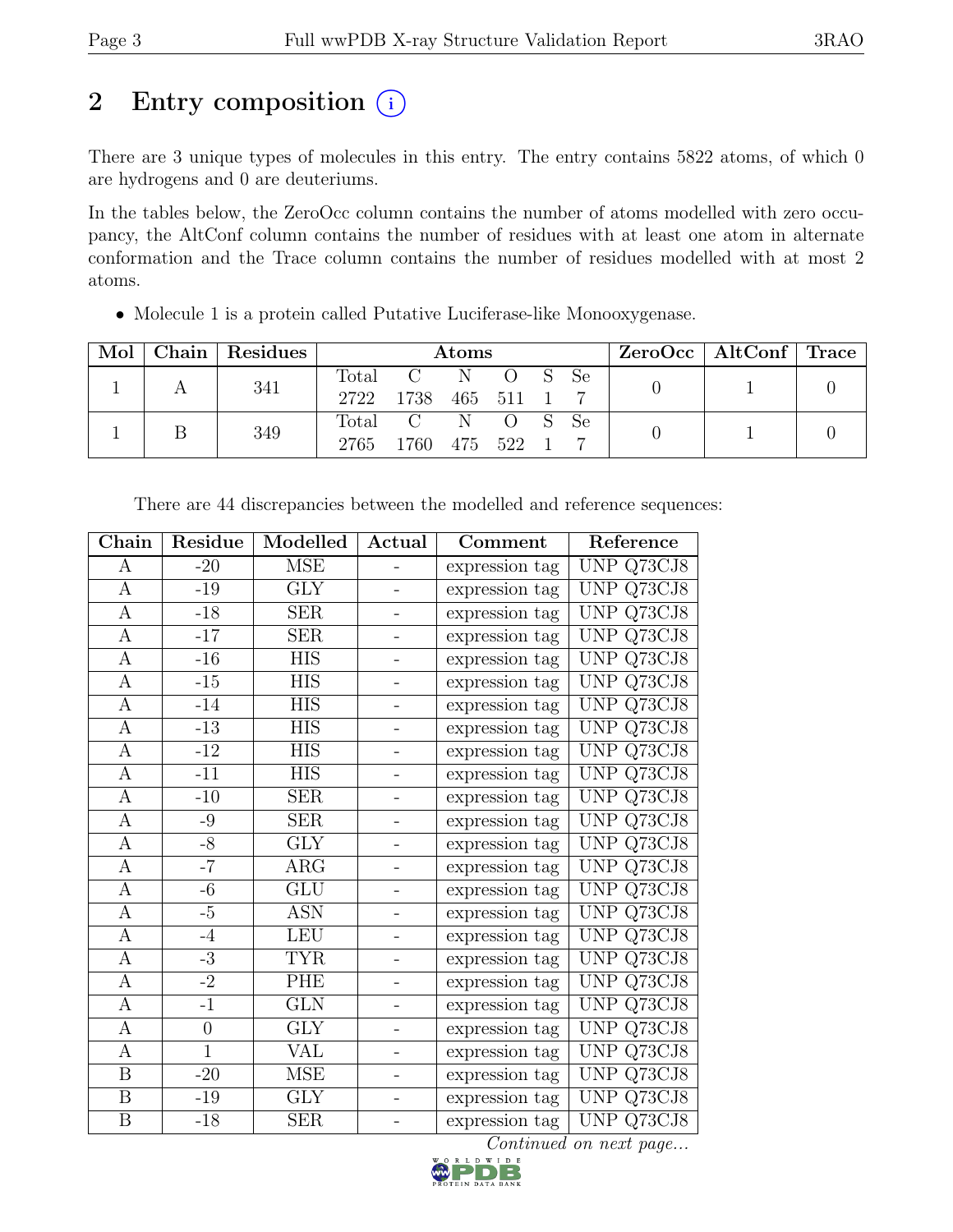| ${\rm Chain}$    | Residue        | Modelled    | Actual | Comment        | Reference  |
|------------------|----------------|-------------|--------|----------------|------------|
| $\boldsymbol{B}$ | $-17$          | ${\rm SER}$ |        | expression tag | UNP Q73CJ8 |
| B                | $-16$          | <b>HIS</b>  |        | expression tag | UNP Q73CJ8 |
| B                | $-15$          | <b>HIS</b>  |        | expression tag | UNP Q73CJ8 |
| B                | $-14$          | <b>HIS</b>  |        | expression tag | UNP Q73CJ8 |
| $\boldsymbol{B}$ | $-13$          | <b>HIS</b>  |        | expression tag | UNP Q73CJ8 |
| B                | $-12$          | <b>HIS</b>  |        | expression tag | UNP Q73CJ8 |
| B                | $-11$          | <b>HIS</b>  |        | expression tag | UNP Q73CJ8 |
| B                | $-10$          | ${\rm SER}$ |        | expression tag | UNP Q73CJ8 |
| $\boldsymbol{B}$ | $-9$           | ${\rm SER}$ |        | expression tag | UNP Q73CJ8 |
| $\boldsymbol{B}$ | $-8$           | GLY         |        | expression tag | UNP Q73CJ8 |
| B                | $-7$           | $\rm{ARG}$  |        | expression tag | UNP Q73CJ8 |
| $\boldsymbol{B}$ | $-6$           | GLU         |        | expression tag | UNP Q73CJ8 |
| $\boldsymbol{B}$ | $-5$           | <b>ASN</b>  |        | expression tag | UNP Q73CJ8 |
| $\boldsymbol{B}$ | $-4$           | <b>LEU</b>  |        | expression tag | UNP Q73CJ8 |
| B                | $-3$           | <b>TYR</b>  |        | expression tag | UNP Q73CJ8 |
| B                | $-2$           | PHE         |        | expression tag | UNP Q73CJ8 |
| $\boldsymbol{B}$ | $-1$           | GLN         |        | expression tag | UNP Q73CJ8 |
| B                | $\overline{0}$ | <b>GLY</b>  |        | expression tag | UNP Q73CJ8 |
| $\, {\bf B}$     |                | VAL         |        | expression tag | UNP Q73CJ8 |

Continued from previous page...

• Molecule 2 is SULFATE ION (three-letter code: SO4) (formula: O<sub>4</sub>S).



|  | $Mol$   Chain   Residues | Atoms     | $ZeroOcc$   AltConf |
|--|--------------------------|-----------|---------------------|
|  |                          | Total O S |                     |
|  |                          | Total O S |                     |

Continued on next page...<br> $\sum_{\mathbf{x} \in \mathbb{R}} \mathbb{E}[\mathbf{x}] \times \mathbb{E}[\mathbf{x}]$ 

**BANK**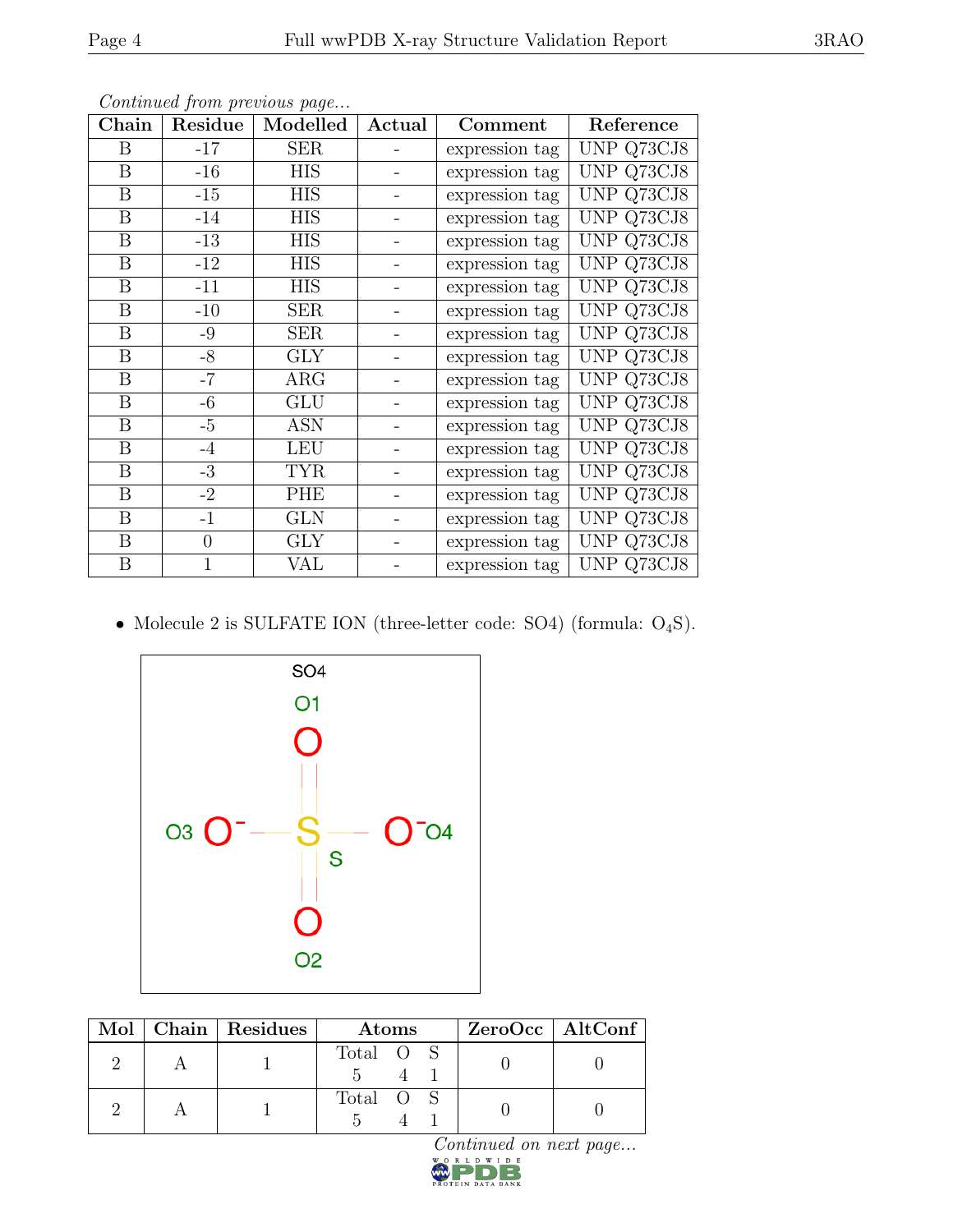Continued from previous page...

| Mol            | Chain            | <b>Residues</b> | Atoms                                                                                                |                | ZeroOcc   AltConf |
|----------------|------------------|-----------------|------------------------------------------------------------------------------------------------------|----------------|-------------------|
| $\overline{2}$ | $\boldsymbol{A}$ | 1               | Total<br>S<br>$\rm{O}$<br>$5\overline{)}$<br>$\overline{4}$<br>$\mathbf{1}$                          | $\theta$       | $\left( \right)$  |
| $\overline{2}$ | $\boldsymbol{A}$ | $\mathbf{1}$    | $\overline{S}$<br><b>Total</b><br>$\overline{O}$<br>$\overline{5}$<br>$\overline{4}$<br>$\mathbf{1}$ | $\overline{0}$ | 0                 |
| $\overline{2}$ | B                | 1               | $\overline{S}$<br>Total<br>$\overline{O}$<br>$5\overline{)}$<br>$\mathbf{1}$<br>4                    | $\overline{0}$ | 0                 |
| $\overline{2}$ | B                | $\mathbf{1}$    | S<br>Total<br>$\overline{O}$<br>$5\overline{)}$<br>$\overline{4}$<br>$\mathbf{1}$                    | $\overline{0}$ | 0                 |
| $\overline{2}$ | B                | $\mathbf{1}$    | S<br>Total<br>$\overline{O}$<br>$\overline{5}$<br>$\overline{4}$<br>$\mathbf{1}$                     | $\Omega$       | $\theta$          |
| $\overline{2}$ | B                | 1               | S<br>Total<br>$\overline{O}$<br>5<br>$\mathbf{1}$<br>4                                               | $\theta$       | 0                 |
| $\overline{2}$ | B                | 1               | S<br>Total<br>$\Omega$<br>5<br>$\overline{4}$<br>$\mathbf{1}$                                        | $\theta$       | 0                 |
| $\overline{2}$ | B                | $\mathbf{1}$    | S<br>Total<br>$\Omega$<br>5<br>1<br>4                                                                | 0              |                   |

• Molecule 3 is water.

|  | Mol   Chain   Residues | Atoms                 | $ZeroOcc \   \$ AltConf |
|--|------------------------|-----------------------|-------------------------|
|  | 151                    | Total O<br>151<br>151 |                         |
|  | 134                    | Total O<br>134<br>134 |                         |

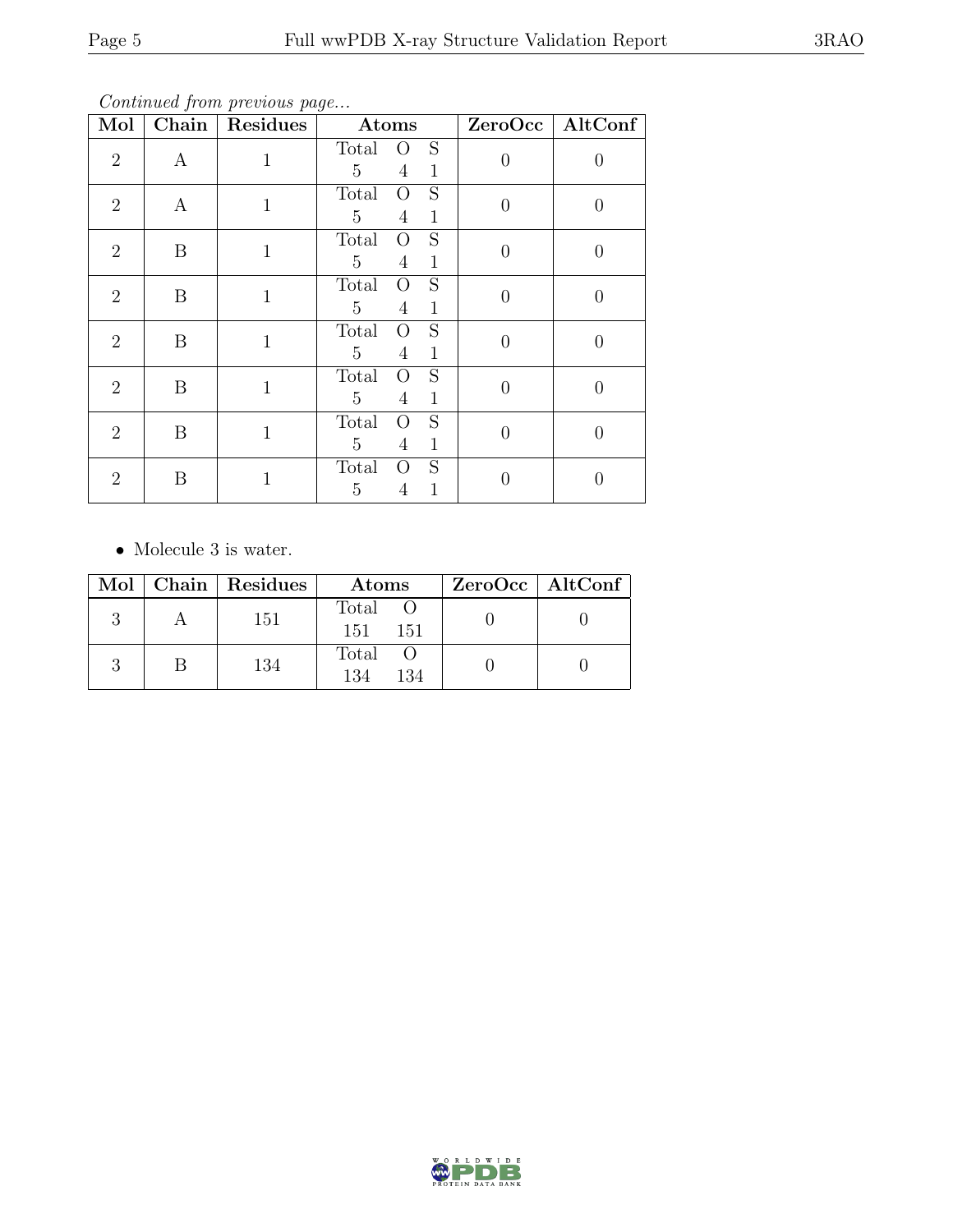# 3 Residue-property plots  $(i)$

These plots are drawn for all protein, RNA, DNA and oligosaccharide chains in the entry. The first graphic for a chain summarises the proportions of the various outlier classes displayed in the second graphic. The second graphic shows the sequence view annotated by issues in geometry and electron density. Residues are color-coded according to the number of geometric quality criteria for which they contain at least one outlier:  $green = 0$ , yellow  $= 1$ , orange  $= 2$  and red  $= 3$  or more. A red dot above a residue indicates a poor fit to the electron density (RSRZ > 2). Stretches of 2 or more consecutive residues without any outlier are shown as a green connector. Residues present in the sample, but not in the model, are shown in grey.



• Molecule 1: Putative Luciferase-like Monooxygenase

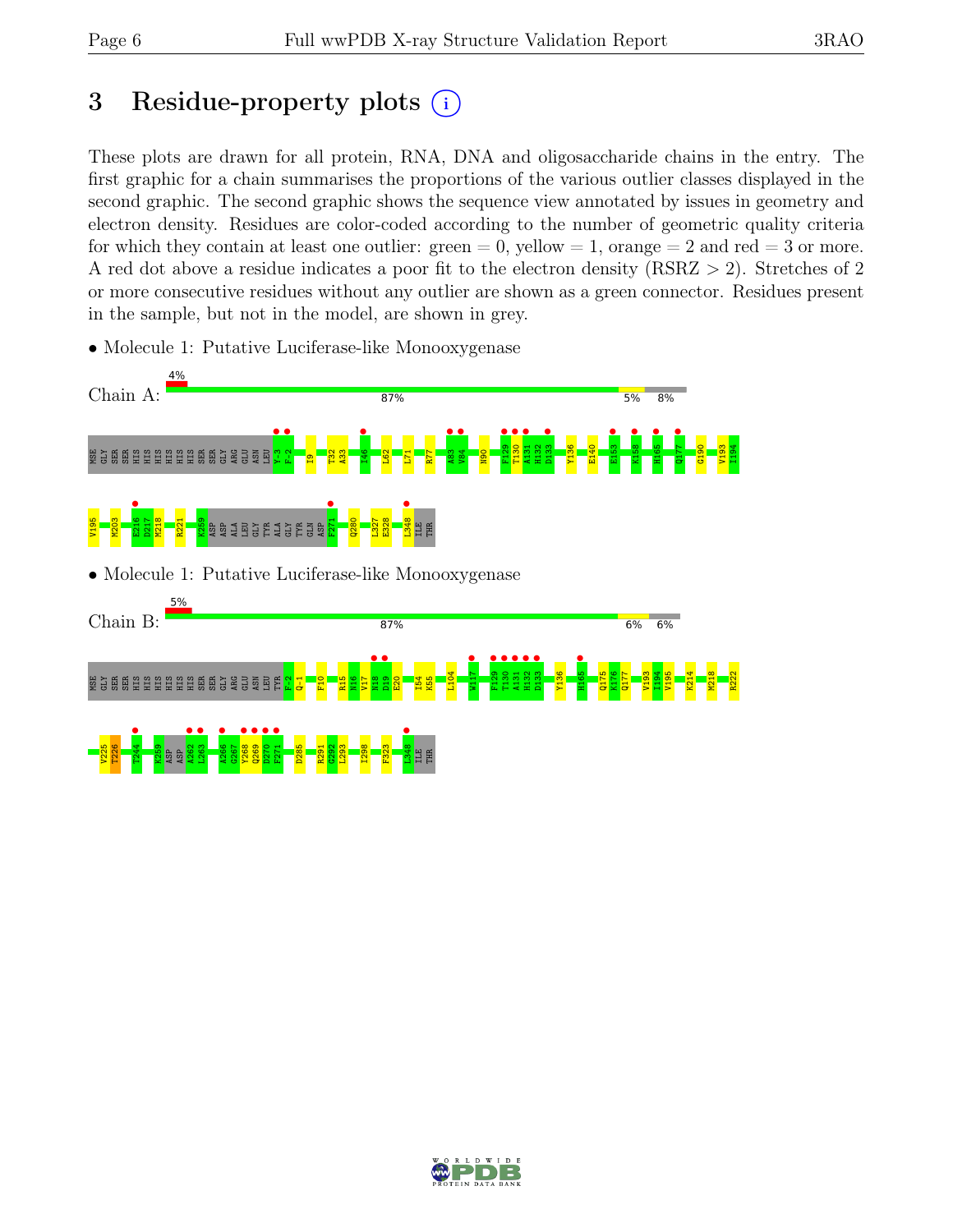# 4 Data and refinement statistics  $(i)$

| Property                                                             | Value                                            | Source     |
|----------------------------------------------------------------------|--------------------------------------------------|------------|
| Space group                                                          | P 31 2 1                                         | Depositor  |
| Cell constants                                                       | $126.81\text{\AA}$<br>126.81Å<br>124.23Å         |            |
| a, b, c, $\alpha$ , $\beta$ , $\gamma$                               | $90.00^\circ$<br>$90.00^\circ$<br>$120.00^\circ$ | Depositor  |
| Resolution $(A)$                                                     | 50.00<br>$-2.30$                                 | Depositor  |
|                                                                      | 39.37<br>$-2.30$                                 | <b>EDS</b> |
| % Data completeness                                                  | $96.7(50.00-2.30)$                               | Depositor  |
| (in resolution range)                                                | $96.6$ $(39.37-2.30)$                            | <b>EDS</b> |
| $R_{merge}$                                                          | 0.09                                             | Depositor  |
| $\mathrm{R}_{sym}$                                                   | 0.09                                             | Depositor  |
| $\sqrt{I/\sigma}(I) > 1$                                             | $2.57$ (at 2.29Å)                                | Xtriage    |
| Refinement program                                                   | <b>REFMAC 5.6.0070</b>                           | Depositor  |
|                                                                      | $\overline{0.168}$ ,<br>0.210                    | Depositor  |
| $R, R_{free}$                                                        | 0.170<br>0.211<br>$\ddot{\phantom{0}}$           | DCC        |
| $R_{free}$ test set                                                  | 2546 reflections $(5.08\%)$                      | wwPDB-VP   |
| Wilson B-factor $(A^2)$                                              | 42.3                                             | Xtriage    |
| Anisotropy                                                           | 0.288                                            | Xtriage    |
| Bulk solvent $k_{sol}(e/\mathring{A}^3)$ , $B_{sol}(\mathring{A}^2)$ | $0.35$ , 37.6                                    | <b>EDS</b> |
| L-test for twinning <sup>2</sup>                                     | $< L >$ = 0.50, $< L^2 >$ = 0.33                 | Xtriage    |
| Estimated twinning fraction                                          | $0.021$ for $-h,-k,l$                            | Xtriage    |
| $F_o, F_c$ correlation                                               | 0.96                                             | <b>EDS</b> |
| Total number of atoms                                                | 5822                                             | wwPDB-VP   |
| Average B, all atoms $(A^2)$                                         | 47.0                                             | wwPDB-VP   |

Xtriage's analysis on translational NCS is as follows: The largest off-origin peak in the Patterson function is 2.86% of the height of the origin peak. No significant pseudotranslation is detected.

<sup>&</sup>lt;sup>2</sup>Theoretical values of  $\langle |L| \rangle$ ,  $\langle L^2 \rangle$  for acentric reflections are 0.5, 0.333 respectively for untwinned datasets, and 0.375, 0.2 for perfectly twinned datasets.



<span id="page-6-1"></span><span id="page-6-0"></span><sup>1</sup> Intensities estimated from amplitudes.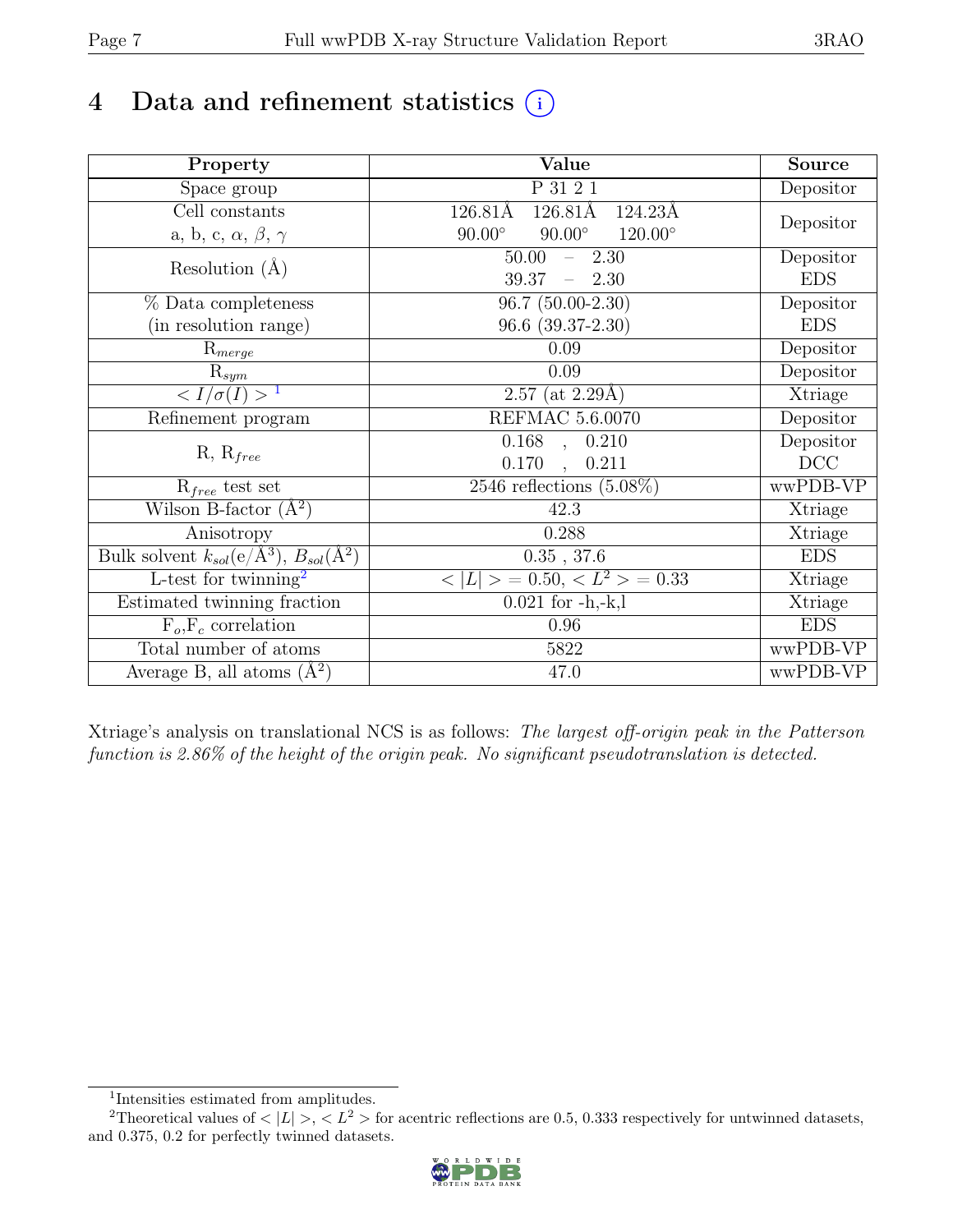# 5 Model quality  $(i)$

## 5.1 Standard geometry  $(i)$

Bond lengths and bond angles in the following residue types are not validated in this section: SO4

The Z score for a bond length (or angle) is the number of standard deviations the observed value is removed from the expected value. A bond length (or angle) with  $|Z| > 5$  is considered an outlier worth inspection. RMSZ is the root-mean-square of all Z scores of the bond lengths (or angles).

| Mol  | Chain |             | Bond lengths | Bond angles |                 |  |
|------|-------|-------------|--------------|-------------|-----------------|--|
|      |       | <b>RMSZ</b> | $\# Z  > 5$  | RMSZ        | $\# Z  > 5$     |  |
|      |       | 0.74        | 0/2778       | 0.71        | 0/3748          |  |
|      | В     | 0.69        | 0/2822       | 0.69        | $1/3811(0.0\%)$ |  |
| A 11 | All   | 0.71        | 0/5600       | 0.70        | $1/7559(0.0\%)$ |  |

There are no bond length outliers.

All (1) bond angle outliers are listed below:

| $\mid$ Mol $\mid$ Chain $\mid$ Res $\mid$ Type $\mid$ |  | $\boldsymbol{\mathrm{Atoms}}$   | $\mathbf{Z}$   Observed( $^o$ )   Ideal( $^o$ ) |        |
|-------------------------------------------------------|--|---------------------------------|-------------------------------------------------|--------|
|                                                       |  | $15$   ARG   NE-CZ-NH1   $5.02$ | 122.81                                          | 120.30 |

There are no chirality outliers.

There are no planarity outliers.

### 5.2 Too-close contacts  $(i)$

In the following table, the Non-H and H(model) columns list the number of non-hydrogen atoms and hydrogen atoms in the chain respectively. The H(added) column lists the number of hydrogen atoms added and optimized by MolProbity. The Clashes column lists the number of clashes within the asymmetric unit, whereas Symm-Clashes lists symmetry-related clashes.

| Mol |   |      | $\boxed{\text{Chain}}$   Non-H   H(model) | H(added) |     | Clashes   Symm-Clashes |
|-----|---|------|-------------------------------------------|----------|-----|------------------------|
|     |   | 2722 |                                           | 2680     | 1 ດ |                        |
|     |   | 2765 |                                           | 2697     |     |                        |
|     |   | 20   |                                           |          |     |                        |
|     |   | 30   |                                           |          |     |                        |
|     |   | 151  |                                           |          |     |                        |
|     | R | 134  |                                           |          |     |                        |
|     |   | 5822 |                                           | 5377     | 26  |                        |

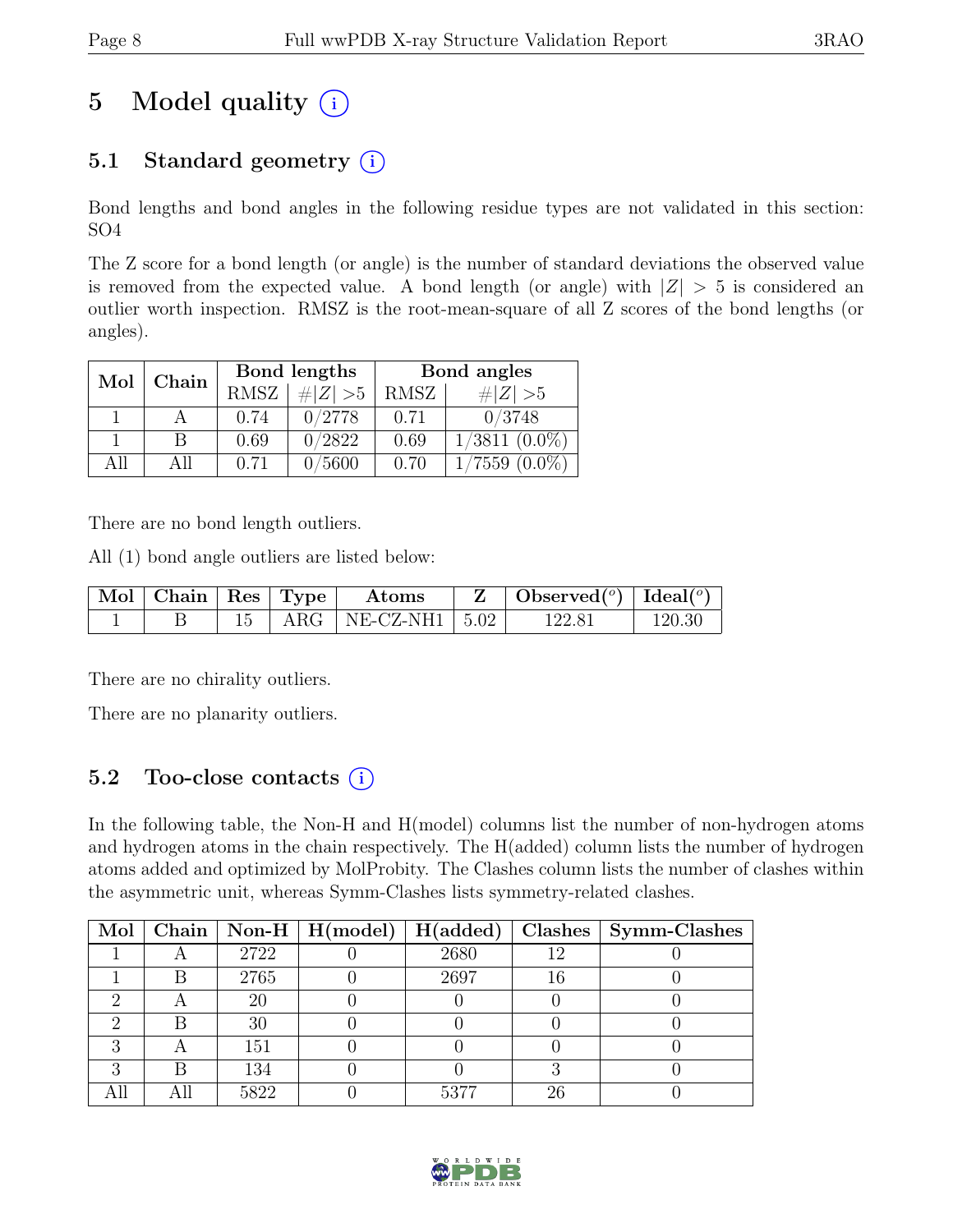The all-atom clashscore is defined as the number of clashes found per 1000 atoms (including hydrogen atoms). The all-atom clashscore for this structure is 2.

All (26) close contacts within the same asymmetric unit are listed below, sorted by their clash magnitude.

| Atom-1                        | Atom-2                    | Interatomic       | Clash         |  |
|-------------------------------|---------------------------|-------------------|---------------|--|
|                               |                           | distance $(\AA)$  | overlap $(A)$ |  |
| 1:B:175:GLN:OE1               | 1:B:177:GLN:NE2           | 2.31              | 0.63          |  |
| 1:B:214:LYS:NZ                | 3:B:441:HOH:O             | 2.38              | 0.57          |  |
| 1:A:195:VAL:HG23              | $1: A:218: \text{MSE:SE}$ | 2.55              | 0.56          |  |
| 1:A:328:GLU:HG2               | $1:B: -1:GLN: HB3$        | 1.87              | 0.56          |  |
| 1:B:17:VAL:HG11               | 3:B:488:HOH:O             | 2.07              | 0.54          |  |
| 1:B:293:LEU:HD22              | 1:B:298:ILE:HD11          | 1.90              | 0.54          |  |
| 1:B:10:PHE:CD2                | 1:B:54:ILE:HD12           | 2.46              | 0.51          |  |
| 1: B:268: TYR:O               | 1:B:269:GLN:C             | 2.49              | 0.50          |  |
| 1:A:32:THR:HA                 | 1:A:327:LEU:HD13          | 1.96              | 0.47          |  |
| 1:B:17:VAL:O                  | 1: B: 55: LYS: NZ         | 2.48              | 0.47          |  |
| 1:A:328:GLU:CG                | $1:B: -1:GLN:HB3$         | 2.44              | 0.47          |  |
| 1:A:77:ARG:HD2                | 3: B:485: HOH:O           | $\overline{2.16}$ | 0.45          |  |
| 1:B:225:VAL:HG12              | 1:B:226:THR:HG22          | 1.99              | 0.45          |  |
| 1: A: 136: TYR: CE1           | 1:A:190:GLY:HA2           | 2.52              | 0.44          |  |
| 1:B:195:VAL:HG23              | 1:B:218:MSE:HE3           | 1.99              | 0.44          |  |
| 1:B:285:ASP:OD1               | 1:B:291:ARG:HD2           | 2.18              | 0.44          |  |
| 1:A:280:GLN:O                 | 1:A:280:GLN:HG3           | 2.18              | 0.44          |  |
| 1:B:104:LEU:HD12              | 1:B:104:LEU:C             | 2.38              | 0.44          |  |
| 1: A:9: ILE: HB               | 1:A:62:LEU:HB2            | 2.00              | 0.44          |  |
| 1:B:136:TYR:HB3               | 1:B:193:VAL:HG21          | 1.99              | 0.44          |  |
| 1:B:195:VAL:HG22              | 1:B:222:ARG:HB2           | 2.00              | 0.43          |  |
| $1: A:90: \overline{ASN:OD1}$ | 1: A:90: ASN: C           | 2.58              | 0.42          |  |
| 1:A:140:GLU:HG3               | 1:A:193:VAL:HG22          | 2.01              | 0.41          |  |
| 1:A:195:VAL:HG21              | 1:A:221:ARG:HB3           | 2.01              | 0.41          |  |
| 1:B:20:GLU:OE2                | 1: B: 55: LYS: NZ         | 2.42              | 0.41          |  |
| 1:A:33:ALA:HB3                | 1:A:71:LEU:HD11           | 2.03              | 0.40          |  |

There are no symmetry-related clashes.

### 5.3 Torsion angles  $(i)$

#### 5.3.1 Protein backbone (i)

In the following table, the Percentiles column shows the percent Ramachandran outliers of the chain as a percentile score with respect to all X-ray entries followed by that with respect to entries of similar resolution.

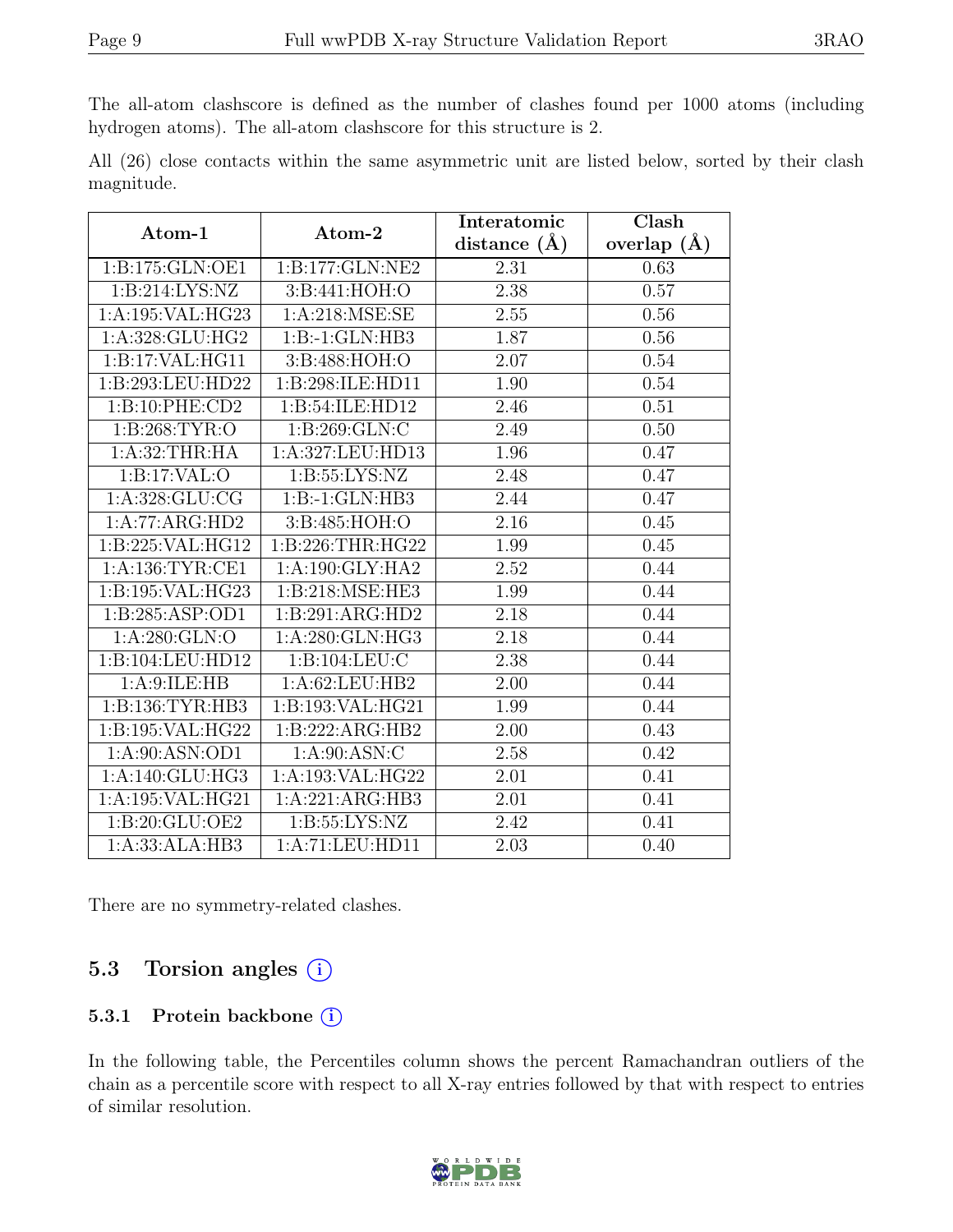| Mol | $\mid$ Chain | Analysed                     | Favoured   Allowed   Outliers |           | $\vert$ Percentiles |  |
|-----|--------------|------------------------------|-------------------------------|-----------|---------------------|--|
|     |              | $338/371(91\%)$ 334 (99\%)   |                               | $4(1\%)$  | 100 100             |  |
|     |              | $346/371(93\%)$   338 (98\%) |                               | 8 (2\%)   | 100 100             |  |
| All | All          | $684/742(92\%)$ 672 (98\%)   |                               | $12(2\%)$ | 100 100             |  |

The Analysed column shows the number of residues for which the backbone conformation was analysed, and the total number of residues.

There are no Ramachandran outliers to report.

#### 5.3.2 Protein sidechains  $(i)$

In the following table, the Percentiles column shows the percent sidechain outliers of the chain as a percentile score with respect to all X-ray entries followed by that with respect to entries of similar resolution.

The Analysed column shows the number of residues for which the sidechain conformation was analysed, and the total number of residues.

| Mol | Chain | Analysed        | Rotameric   Outliers |          | Percentiles |
|-----|-------|-----------------|----------------------|----------|-------------|
|     |       | $286/306(94\%)$ | 283 (99%)            | $3(1\%)$ | 87 <br>76   |
|     |       | $287/306(94\%)$ | 285 $(99\%)$         | $2(1\%)$ | 92<br>84    |
| All | All   | $573/612(94\%)$ | 568 (99%)            | $5(1\%)$ | 89<br>78    |

All (5) residues with a non-rotameric sidechain are listed below:

| Mol | Chain | Res | <b>Type</b> |
|-----|-------|-----|-------------|
|     |       | 130 | THR.        |
|     |       | 203 | <b>MSE</b>  |
|     |       | 348 | <b>LEU</b>  |
|     |       | 226 | <b>THR</b>  |
|     |       | 323 | <b>PHE</b>  |

Sometimes sidechains can be flipped to improve hydrogen bonding and reduce clashes. There are no such sidechains identified.

#### 5.3.3 RNA  $(i)$

There are no RNA molecules in this entry.

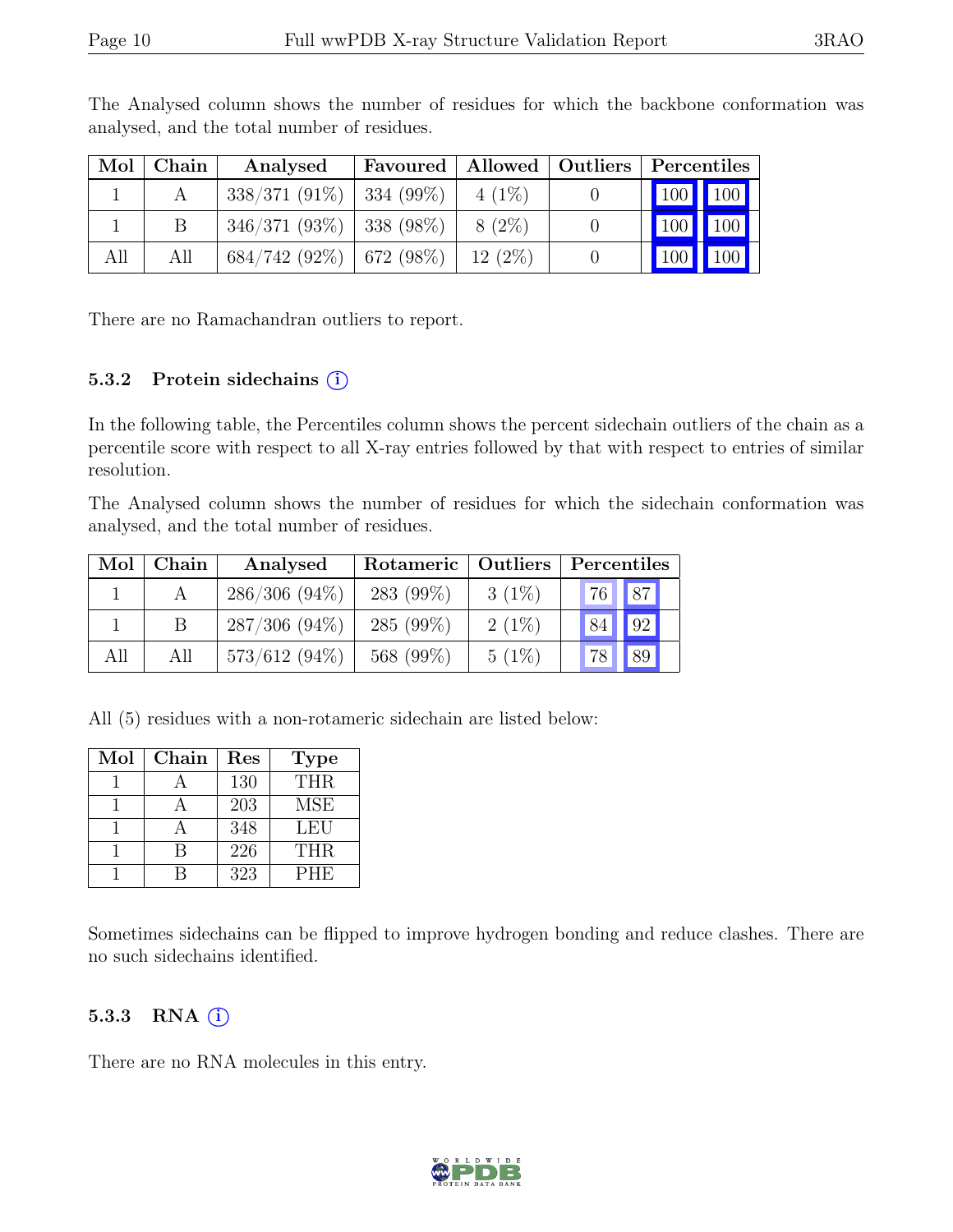### 5.4 Non-standard residues in protein, DNA, RNA chains (i)

There are no non-standard protein/DNA/RNA residues in this entry.

### 5.5 Carbohydrates  $(i)$

There are no monosaccharides in this entry.

### 5.6 Ligand geometry  $(i)$

10 ligands are modelled in this entry.

In the following table, the Counts columns list the number of bonds (or angles) for which Mogul statistics could be retrieved, the number of bonds (or angles) that are observed in the model and the number of bonds (or angles) that are defined in the Chemical Component Dictionary. The Link column lists molecule types, if any, to which the group is linked. The Z score for a bond length (or angle) is the number of standard deviations the observed value is removed from the expected value. A bond length (or angle) with  $|Z| > 2$  is considered an outlier worth inspection. RMSZ is the root-mean-square of all Z scores of the bond lengths (or angles).

| Mol            |                 | Chain | Link<br>Res |                              |       | Bond lengths |                |       | Bond angles |                |         |        |      |         |
|----------------|-----------------|-------|-------------|------------------------------|-------|--------------|----------------|-------|-------------|----------------|---------|--------|------|---------|
|                | <b>Type</b>     |       |             |                              |       |              |                |       | Counts      | RMSZ           | Z   > 2 | Counts | RMSZ | Z   > 2 |
| $\overline{2}$ | SO <sub>4</sub> | A     | 352         | $\overline{\phantom{a}}$     | 4,4,4 | 0.22         | $\theta$       | 6,6,6 | 0.20        | $\theta$       |         |        |      |         |
| $\overline{2}$ | SO <sub>4</sub> | B     | 352         | $\qquad \qquad \blacksquare$ | 4,4,4 | 0.12         | $\overline{0}$ | 6,6,6 | 0.07        | $\theta$       |         |        |      |         |
| $\overline{2}$ | SO <sub>4</sub> | A     | 354         | $\qquad \qquad -$            | 4,4,4 | 0.34         | $\overline{0}$ | 6,6,6 | 0.34        | $\theta$       |         |        |      |         |
| 2              | SO <sub>4</sub> | A     | 351         | $\overline{\phantom{a}}$     | 4,4,4 | 0.17         | $\theta$       | 6,6,6 | 0.35        | $\theta$       |         |        |      |         |
| 2              | SO <sub>4</sub> | A     | 353         | $\qquad \qquad -$            | 4,4,4 | 0.19         | $\theta$       | 6,6,6 | 0.28        | $\theta$       |         |        |      |         |
| $\overline{2}$ | SO <sub>4</sub> | B     | 354         | $\qquad \qquad -$            | 4,4,4 | 0.15         | $\overline{0}$ | 6,6,6 | 0.23        | $\overline{0}$ |         |        |      |         |
| $\overline{2}$ | SO <sub>4</sub> | B     | 353         | $\qquad \qquad -$            | 4,4,4 | 0.17         | $\theta$       | 6,6,6 | 0.26        | $\theta$       |         |        |      |         |
| 2              | SO <sub>4</sub> | B     | 356         | $\qquad \qquad -$            | 4,4,4 | 0.21         | $\theta$       | 6,6,6 | 0.25        | $\theta$       |         |        |      |         |
| $\overline{2}$ | SO <sub>4</sub> | B     | 351         | $\qquad \qquad -$            | 4,4,4 | 0.16         | $\overline{0}$ | 6,6,6 | 0.23        | $\theta$       |         |        |      |         |
| 2              | SO <sub>4</sub> | B     | 355         |                              | 4,4,4 | 0.13         | $\overline{0}$ | 6,6,6 | 0.19        | $\theta$       |         |        |      |         |

There are no bond length outliers.

There are no bond angle outliers.

There are no chirality outliers.

There are no torsion outliers.

There are no ring outliers.

No monomer is involved in short contacts.

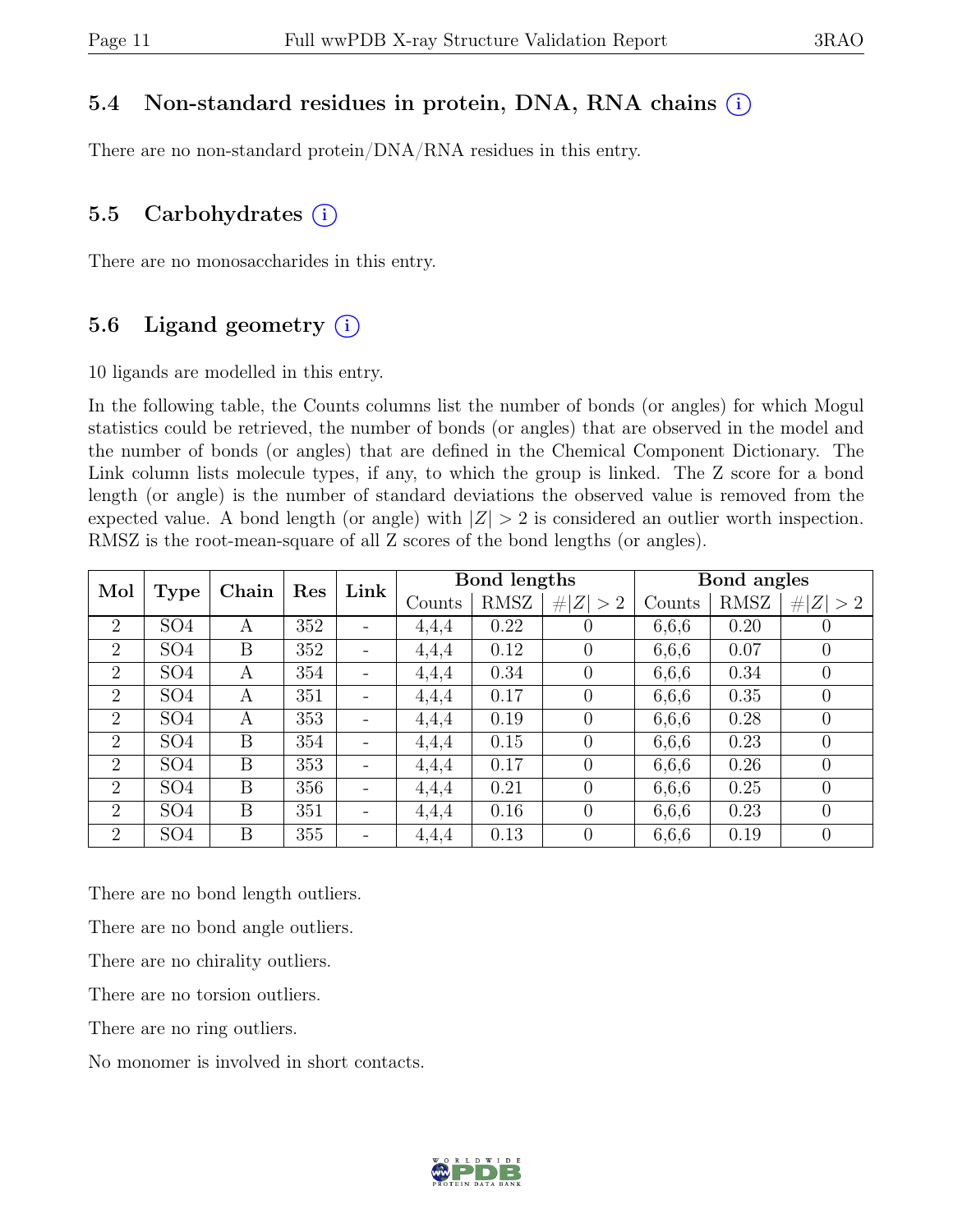## 5.7 Other polymers (i)

There are no such residues in this entry.

## 5.8 Polymer linkage issues  $(i)$

There are no chain breaks in this entry.

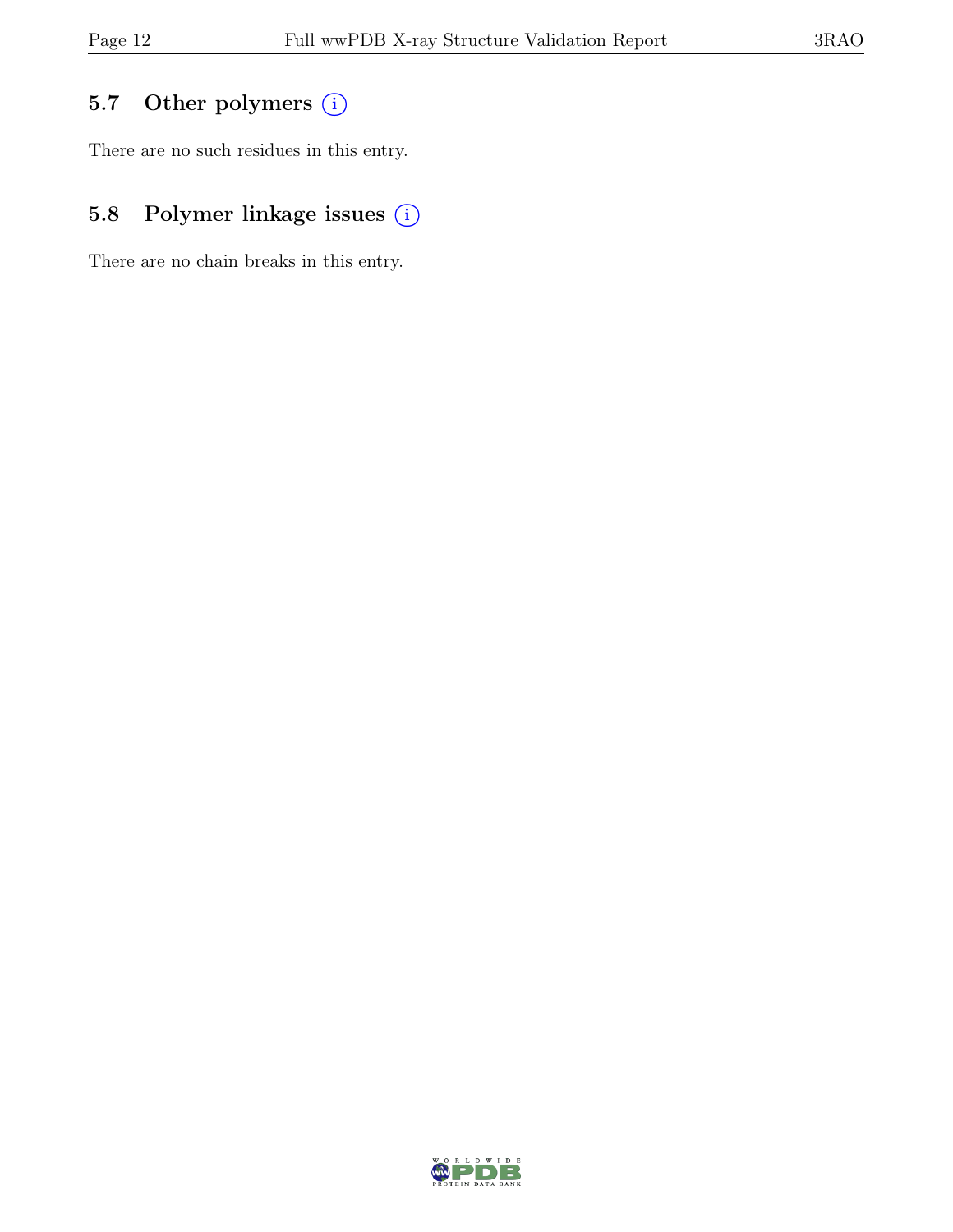## 6 Fit of model and data  $(i)$

### 6.1 Protein, DNA and RNA chains (i)

In the following table, the column labelled ' $\#\text{RSRZ}>2$ ' contains the number (and percentage) of RSRZ outliers, followed by percent RSRZ outliers for the chain as percentile scores relative to all X-ray entries and entries of similar resolution. The OWAB column contains the minimum, median,  $95<sup>th</sup>$  percentile and maximum values of the occupancy-weighted average B-factor per residue. The column labelled 'Q< 0.9' lists the number of (and percentage) of residues with an average occupancy less than 0.9.

|     | $Mol$   Chain | Analysed        | $<$ RSRZ $>$ | # $RSRZ>2$      |  | $OWAB(A^2)$ | Q <sub>0.9</sub> |  |
|-----|---------------|-----------------|--------------|-----------------|--|-------------|------------------|--|
|     | А             | $334/371(90\%)$ | $-0.11$      | $16(4\%)$ 30    |  | 37          | 26, 39, 76, 113  |  |
|     |               | $342/371(92\%)$ | $-0.02$      | $18(5\%)$ 26 33 |  |             | 27, 43, 88, 125  |  |
| All | All           | $676/742(91\%)$ | $-0.07$      | $34(5\%)$ 28    |  | 35          | 26, 41, 84, 125  |  |

All (34) RSRZ outliers are listed below:

| Mol            | Chain                   | Res    | Type                    | $\operatorname{RSRZ}$ |
|----------------|-------------------------|--------|-------------------------|-----------------------|
| $\mathbf{1}$   | А                       | 271    | PHE                     | $6.5\,$               |
| $\mathbf{1}$   | $\overline{A}$          | 131    | <b>ALA</b>              | $5.2\,$               |
| $\overline{1}$ | $\overline{A}$          | $-2$   | PHE                     | 4.8                   |
| $\overline{1}$ | $\boldsymbol{B}$        | 271    | PHE                     | $4.\overline{7}$      |
| $\overline{1}$ | $\overline{\rm A}$      | 348    | <b>LEU</b>              | $\overline{4.5}$      |
| $\overline{1}$ | $\boldsymbol{B}$        | 269    | <b>GLN</b>              | 4.4                   |
| $\overline{1}$ | $\overline{\mathrm{B}}$ | 131    | <b>ALA</b>              | 4.3                   |
| $\overline{1}$ | $\overline{B}$          | 263    | <b>LEU</b>              | $3.6\,$               |
| $\overline{1}$ | $\overline{\mathrm{B}}$ | 266    | <b>ALA</b>              | 3.5                   |
| $\overline{1}$ | $\overline{A}$          | $-3$   | <b>TYR</b>              | $3.4\,$               |
| $\overline{1}$ | $\overline{\mathbf{B}}$ | 270    | ASP                     | 3.3                   |
| $\overline{1}$ | $\overline{\mathbf{B}}$ | 262    | <b>ALA</b>              | $3.2\,$               |
| $\overline{1}$ | $\overline{B}$          | 348    | <b>LEU</b>              | 3.1                   |
| $\overline{1}$ | $\overline{B}$          | 132[A] | <b>HIS</b>              | 3.1                   |
| $\overline{1}$ | $\overline{\mathbf{B}}$ | 130    | <b>THR</b>              | $3.0\,$               |
| $\overline{1}$ | A                       | 129    | PHE                     | $3.0\,$               |
| $\overline{1}$ | $\overline{\mathrm{B}}$ | 268    | <b>TYR</b>              | $\overline{2.9}$      |
| $\overline{1}$ | A                       | 165    | <b>HIS</b>              | $2.8\,$               |
| $\overline{1}$ | $\overline{\mathbf{B}}$ | 129    | PHE                     | 2.8                   |
| $\overline{1}$ | A                       | 133    | ASP                     | $2.5\,$               |
| $\overline{1}$ | $\overline{B}$          | 117    | TRP                     | $\overline{2.5}$      |
| $\overline{1}$ | $\overline{\mathrm{B}}$ | 133    | <b>ASP</b>              | 2.4                   |
| $\overline{1}$ | $\overline{A}$          | 84     | <b>VAL</b>              | 2.3                   |
| $\overline{1}$ | $\overline{\rm A}$      | 158    | $\overline{\text{LYS}}$ | 2.3                   |

Continued on next page...

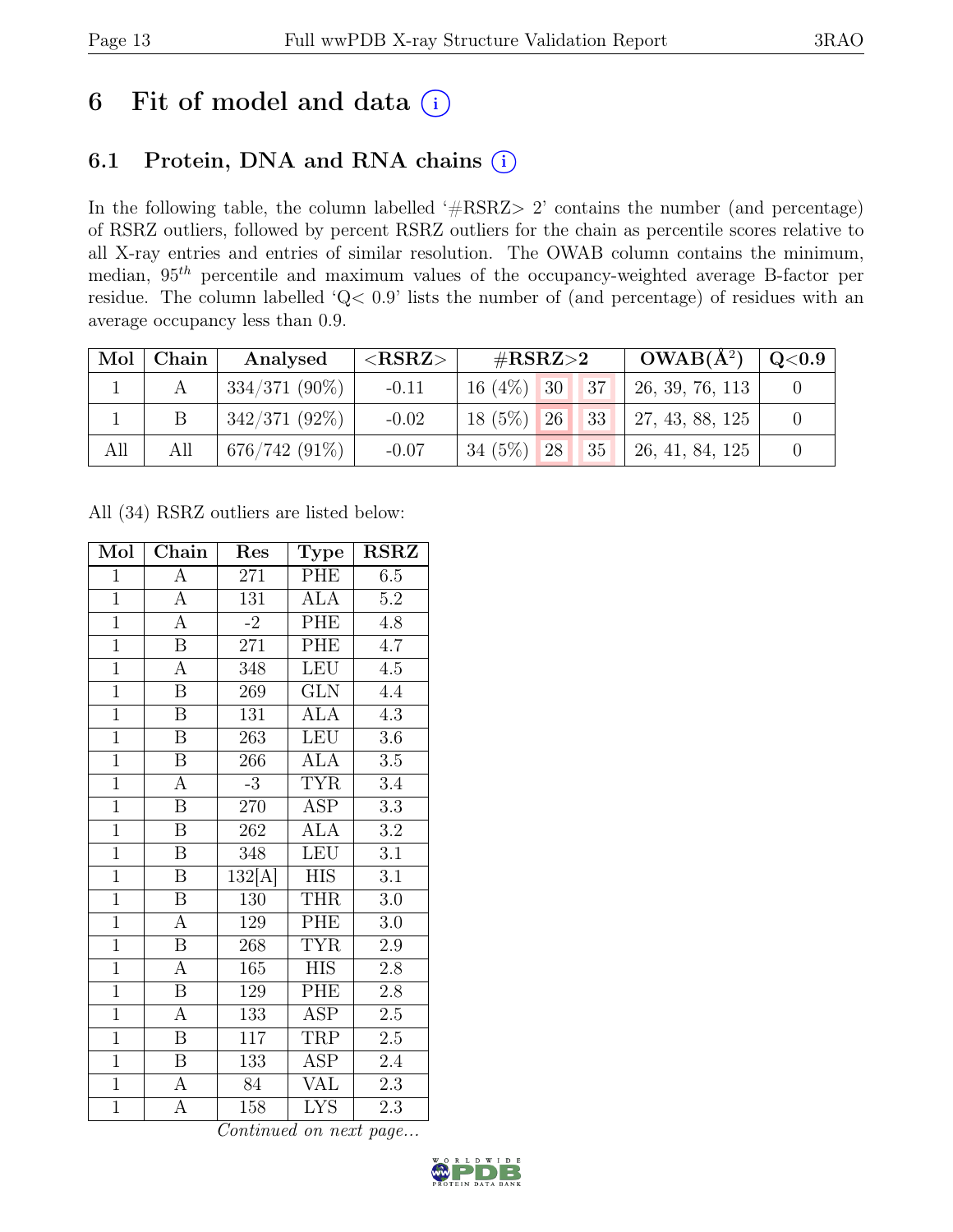| Mol          | Chain | $\operatorname{Res}% \left( \mathcal{N}\right) \equiv\operatorname*{Res}\left( \mathcal{N}\right)$ | <b>Type</b> | <b>RSRZ</b> |
|--------------|-------|----------------------------------------------------------------------------------------------------|-------------|-------------|
| 1            | Β     | 19                                                                                                 | <b>ASP</b>  | 2.2         |
| 1            | А     | 177                                                                                                | <b>GLN</b>  | 2.2         |
| $\mathbf{1}$ | В     | 244                                                                                                | <b>THR</b>  | 2.2         |
| 1            | А     | 153                                                                                                | GLU         | 2.2         |
| 1            | А     | 83                                                                                                 | ALA         | 2.1         |
| $\mathbf 1$  | Α     | 46                                                                                                 | ILE         | 2.1         |
| $\mathbf 1$  | В     | 165                                                                                                | <b>HIS</b>  | 2.1         |
| 1            | А     | 130                                                                                                | <b>THR</b>  | 2.1         |
| $\mathbf 1$  | В     | 18                                                                                                 | <b>ASN</b>  | 2.0         |
| 1            | А     | 216                                                                                                | GLU         | 2.0         |

Continued from previous page...

#### 6.2 Non-standard residues in protein, DNA, RNA chains  $(i)$

There are no non-standard protein/DNA/RNA residues in this entry.

### 6.3 Carbohydrates  $(i)$

There are no monosaccharides in this entry.

### 6.4 Ligands  $(i)$

In the following table, the Atoms column lists the number of modelled atoms in the group and the number defined in the chemical component dictionary. The B-factors column lists the minimum, median,  $95<sup>th</sup>$  percentile and maximum values of B factors of atoms in the group. The column labelled 'Q< 0.9' lists the number of atoms with occupancy less than 0.9.

| Mol            | <b>Type</b>     | Chain | Res | Atoms | <b>RSCC</b> | <b>RSR</b> | B-factors $(\overline{A^2})$ | Q <sub>0.9</sub> |
|----------------|-----------------|-------|-----|-------|-------------|------------|------------------------------|------------------|
| $\overline{2}$ | SO <sub>4</sub> | А     | 353 | 5/5   | 0.73        | 0.29       | 86,101,128,130               |                  |
| 2              | SO <sub>4</sub> | Β     | 353 | 5/5   | 0.81        | 0.30       | 106,109,112,132              | $\theta$         |
| $\overline{2}$ | SO <sub>4</sub> | A     | 354 | 5/5   | 0.83        | 0.34       | 73,79,92,114                 | $\theta$         |
| $\overline{2}$ | SO <sub>4</sub> | В     | 355 | 5/5   | 0.85        | 0.28       | 103, 106, 135, 137           |                  |
| $\overline{2}$ | SO <sub>4</sub> | В     | 356 | 5/5   | 0.86        | 0.35       | 87,95,118,120                | $\theta$         |
| $\overline{2}$ | SO <sub>4</sub> | В     | 354 | 5/5   | 0.87        | 0.18       | 74,80,109,114                |                  |
| 2              | SO <sub>4</sub> | A     | 352 | 5/5   | 0.91        | 0.16       | 69,94,96,114                 | $\theta$         |
| $\overline{2}$ | SO <sub>4</sub> | В     | 351 | 5/5   | 0.95        | 0.25       | 71,72,86,90                  | $\Omega$         |
| $\overline{2}$ | SO <sub>4</sub> | В     | 352 | 5/5   | 0.95        | 0.21       | 78,86,92,100                 | $\left( \right)$ |
| $\overline{2}$ | SO <sub>4</sub> | А     | 351 | 5/5   | 0.98        | 0.15       | 67,73,85,91                  | 0                |